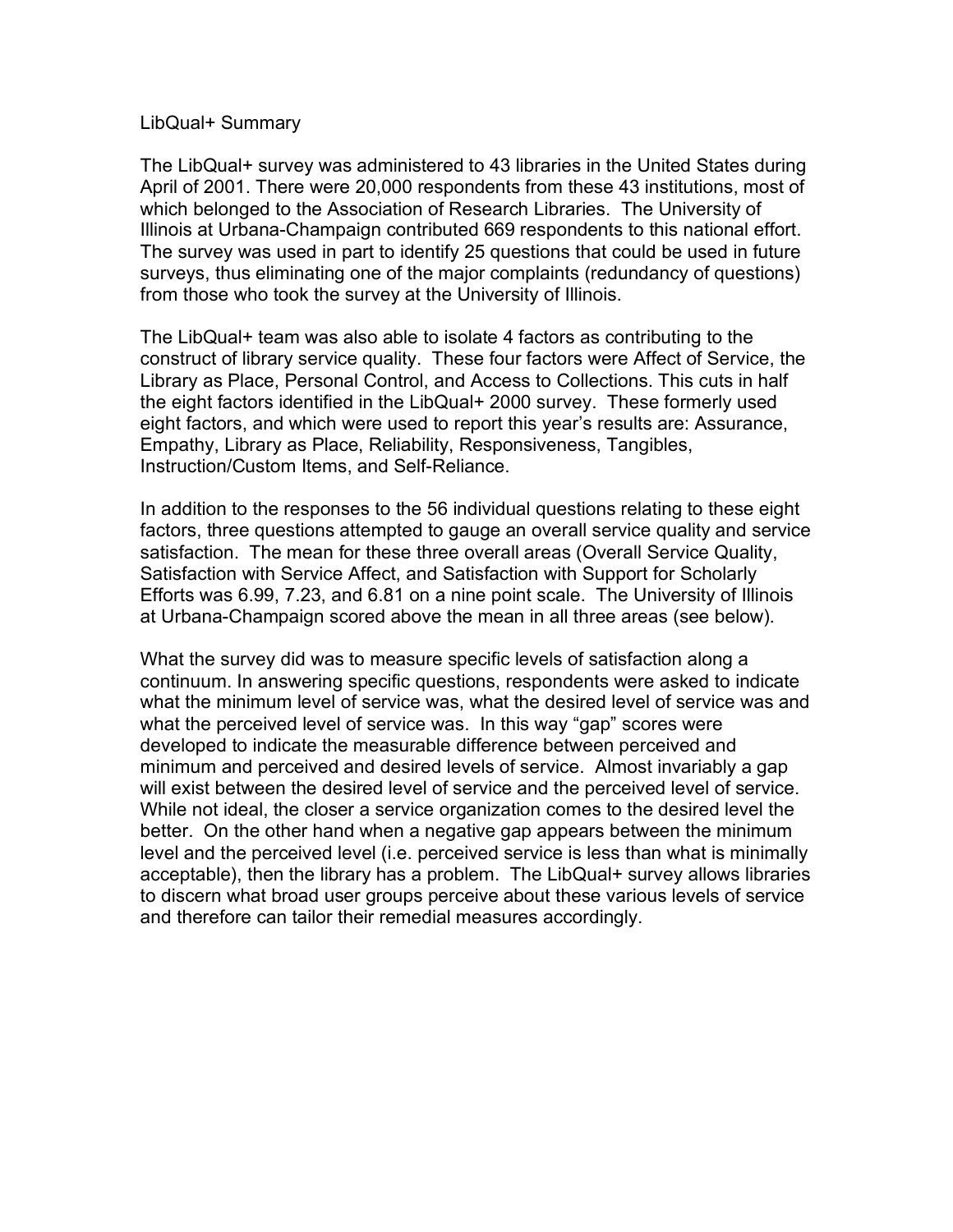## Summary results of the LibQual+ 2001 survey for the University of Illinois at U-C

# *Demographic overview*

669 respondents

| Faculty   | 25% |
|-----------|-----|
| Grad      | 19% |
| Lib Staff | 16% |
| Staff     | 23% |
| Undergrad | 17% |

# By Discipline (defined by LibQual+ 2001)

| Agriculture<br>Architecture<br><b>Business</b><br>Education<br>Engineering<br><b>General Studies</b><br><b>Health Sciences</b> | 7%<br>$0\%$<br>6%<br>5%<br>16%<br>$0\%$<br>2% |            |  |
|--------------------------------------------------------------------------------------------------------------------------------|-----------------------------------------------|------------|--|
| <b>Humanities</b>                                                                                                              | 10%                                           |            |  |
| Law                                                                                                                            | $1\%$                                         |            |  |
| Other                                                                                                                          | 24%                                           |            |  |
| Performing and Fine Arts<br>Science                                                                                            | 4%<br>13%                                     |            |  |
| <b>Social Sciences</b>                                                                                                         | 11%                                           |            |  |
| Undecided                                                                                                                      | $0\%$                                         |            |  |
| Gender                                                                                                                         | Male $47\%$                                   | Female 53% |  |
|                                                                                                                                |                                               |            |  |
| Age                                                                                                                            |                                               |            |  |
| $22$                                                                                                                           | 14%                                           |            |  |
| 22-30                                                                                                                          | 22%                                           |            |  |
| 31-45                                                                                                                          | 26%                                           |            |  |
| >45                                                                                                                            | 38%                                           |            |  |
| Use on premises                                                                                                                |                                               |            |  |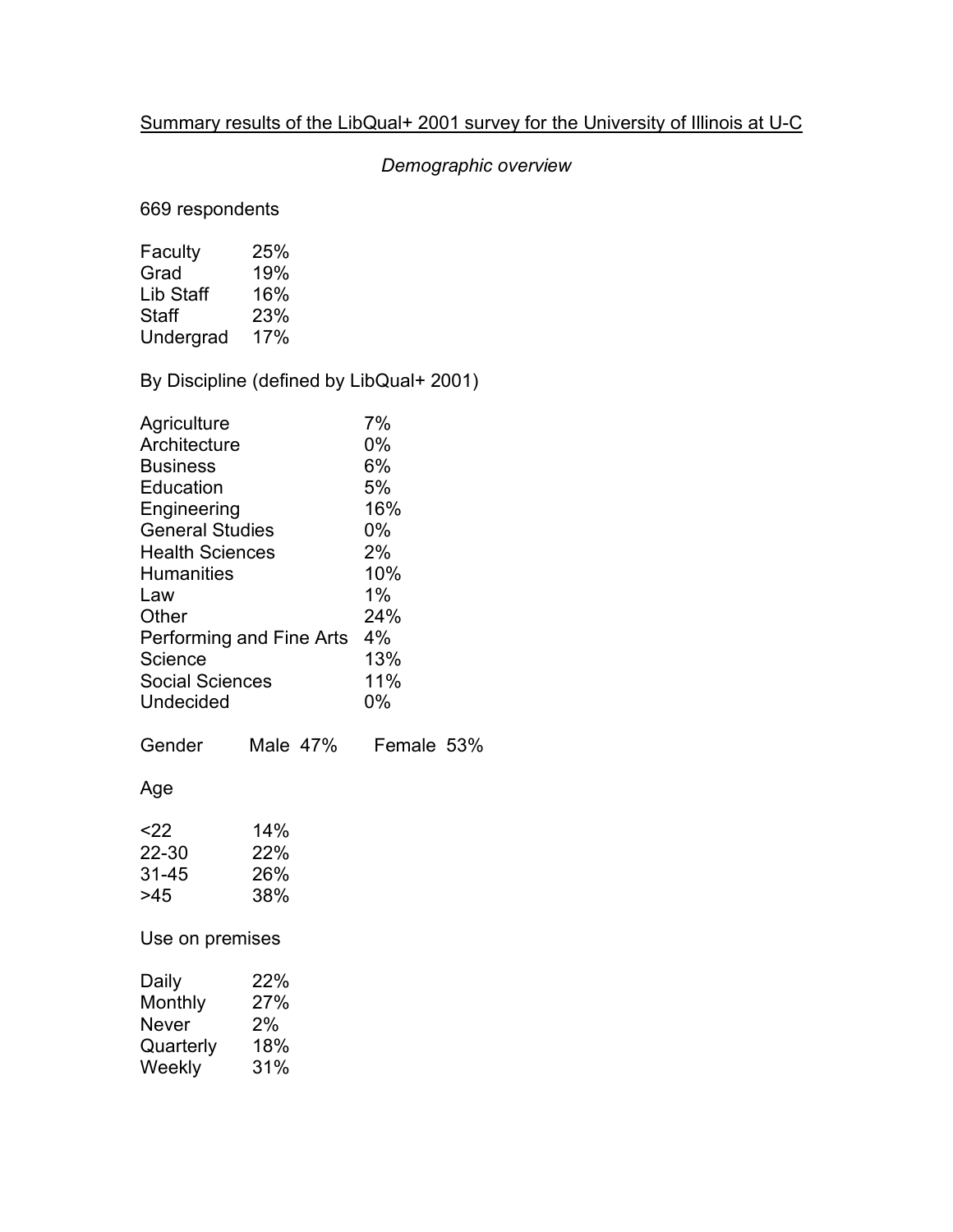Remote use of electronic library resources

| Daily     | 20%    |
|-----------|--------|
| Monthly   | 20%    |
| Never     | $11\%$ |
| Quarterly | 14%    |
| Weekly    | 35%    |

Summary ratings

|             | Overall | <b>Service Affect</b> | <b>Support Scholarly Efforts</b> |
|-------------|---------|-----------------------|----------------------------------|
| Mean        | 6.99    | 7.23                  | 6.81                             |
| <b>UIUC</b> | 7.21    | 7.29                  | 7 01                             |

Gap Analysis – Problem Areas relating to specific survey questions

*Aggregate with all respondents (43 North American Libraries)*

Accuracy in the catalog, borrowing, and overdue records

Negative gap of .46

#### **UIUC respondents**

(selected areas showing trouble areas)

*Undergraduate Students – no negative gaps*

*Graduate Students – no negative gaps*

*Faculty*

Complete runs of journal titles -- negative gap of .43

Accuracy in the catalog, borrowing, and overdue records – negative gap of .67

A library website enabling me to find information on my own – negative gap of .39

*Staff*

Accuracy in the catalog, borrowing, and overdue records – negative gap of .25

A secure and safe place – negative gap of .01